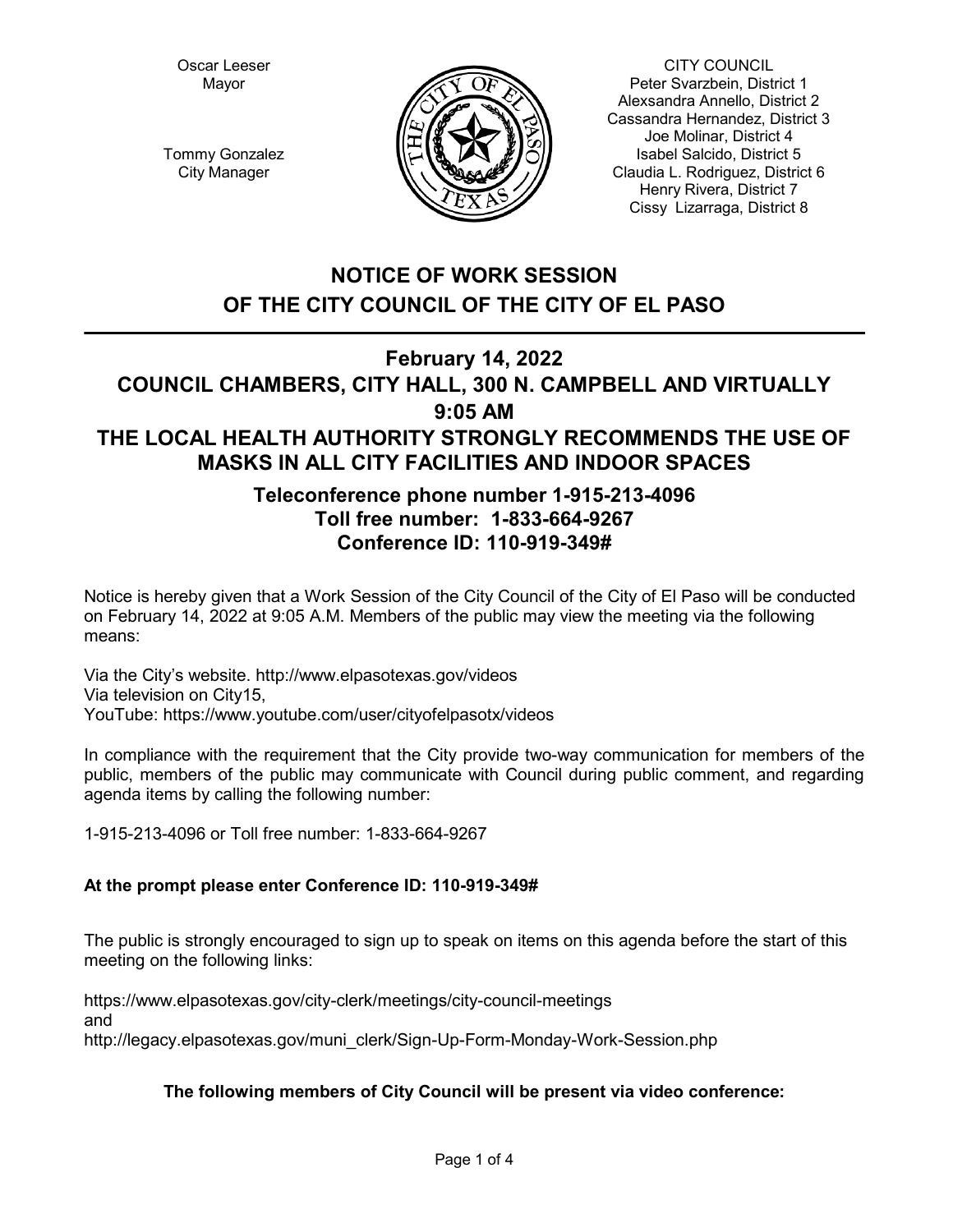### **Representatives Cassandra Hernandez and Cissy Lizarraga**

**A quorum of City Council must participate in the meeting.**

### **AGENDA**

**1.** Presentation and discussion by the COVID-19 Response and Recovery Cross-Functional Team providing information on key activities, efforts, and processes. 1. Overview (Tommy Gonzalez) 2. City Attorney Overview (Karla Nieman) a) Greg Abbott, in his official capacity as Governor of Texas v. City of El Paso and Statewide Mask Mandate Litigation b) Additional Updates 3. Team Lead Report: a) Health Focus (Hector Ocaranza, M.D.) b) Workforce Focus (Robert Cortinas) 4. City Manager Wrap-up (Tommy Gonzalez) **[22-174](http://elpasotexas.legistar.com/gateway.aspx?m=l&id=/matter.aspx?key=6638) All Districts** City Manager's Office, Cary Westin, (915) 212-1063 **2.** Presentation and update from The Hospitals of Providence on key activities and efforts in support of a healthy, sustainable community. **[22-208](http://elpasotexas.legistar.com/gateway.aspx?m=l&id=/matter.aspx?key=6672) All Districts** Economic and International Development, Miranda Diaz, (915) 212-1571 Economic and International Development, Elizabeth Triggs, (915) 212-1619 **3.** For Notation Only: Formal Report of the Financial Oversight and Audit Committee meeting held on February 8, 2022. 1. Discussion and Action on FY 2021-2022 Audit Plan 1st Quarter Updates · Motion made by Representative Salcido, seconded by Representative Lizarraga and approved by Representative Rivera, Representative Hernandez, Representative Lizarraga and Representative Salcido to accept the 1st Quarter Update. 2. Discussion on Client Surveys. **[22-207](http://elpasotexas.legistar.com/gateway.aspx?m=l&id=/matter.aspx?key=6671) All Districts** Members of the City Council, Representative Henry Rivera, (915) 212-0007 **4.** Presentation on El Paso Electric rate case and City of El Paso's position to minimize the impact to residential ratepayers. **[22-177](http://elpasotexas.legistar.com/gateway.aspx?m=l&id=/matter.aspx?key=6641)**

### **All Districts**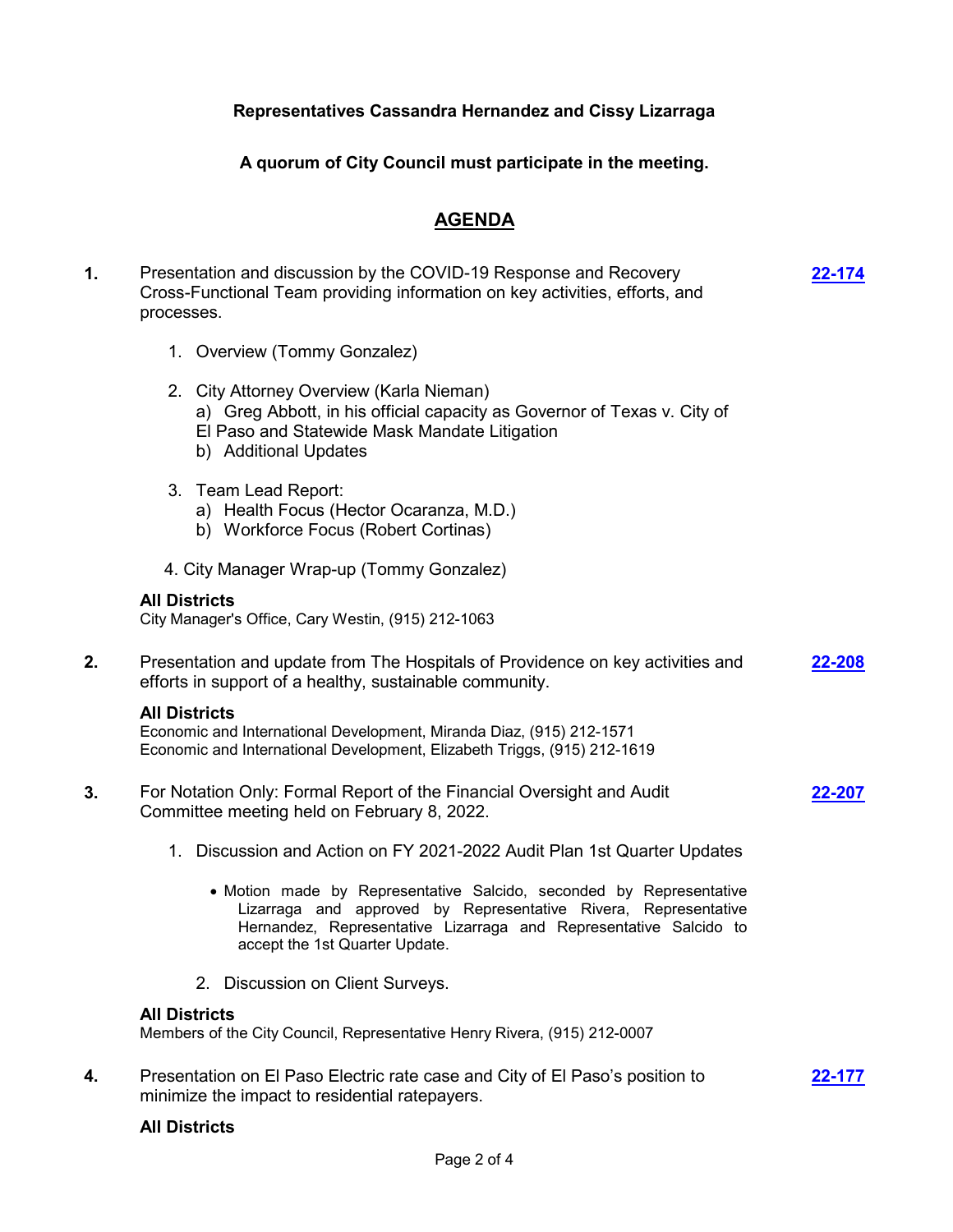Economic and International Development, Karina Brasgalla, (915) 212-1570 Economic and International Development, Elizabeth Triggs, (915) 212-1619 City Attorney's Office, Karla M. Nieman, (915) 212-0033

**5.** Presentation and discussion by Emergence Health Network of their 2021 annual report on activities, collaborations, and partnerships with local entities. **[22-212](http://elpasotexas.legistar.com/gateway.aspx?m=l&id=/matter.aspx?key=6676)**

#### **All Districts**

Members of the City Council, Representative Alexsandra Annello, (915) 212-0002

### **EXECUTIVE SESSION**

#### **The following members of City Council will be present via video conference:**

#### **Representatives Cassandra Hernandez and Cissy Lizarraga**

The City Council of the City of El Paso may retire into EXECUTIVE SESSION pursuant to Section 3.5A of the El Paso City Charter and the Texas Government Code, Chapter 551, Subchapter D, to discuss any of the following: (The items listed below are matters of the sort routinely discussed in Executive Session, but the City Council of the City of El Paso may move to Executive Session any of the items on this agenda, consistent with the terms of the Open Meetings Act and the Rules of City Council.) The City Council will return to open session to take any final action and may also, at any time during the meeting, bring forward any of the following items for public discussion, as appropriate.

| Section 551.071 | CONSULTATION WITH ATTORNEY                                         |
|-----------------|--------------------------------------------------------------------|
| Section 551.072 | DELIBERATION REGARDING REAL PROPERTY                               |
| Section 551.073 | DELIBERATION REGARDING PROSPECTIVE GIFTS                           |
| Section 551.074 | PERSONNEL MATTERS                                                  |
| Section 551.076 | DELIBERATION REGARDING SECURITY DEVICES OR SECURITY AUDITS         |
| Section 551.087 | DELIBERATION REGARDING ECONOMIC DEVELOPMENT NEGOTIATIONS           |
| Section 551.089 | DELIBERATION REGARDING SECURITY DEVICES OR SECURITY AUDITS; CLOSED |
|                 | MEETING                                                            |

#### **Goal 6: Set the Standard for Sound Governance and Fiscal Management**

### **Discussion and action on the following:**

| <b>EX1.</b> | Adrian Medina and Ana McElhinny v. City of El Paso. Matter No. 16-1026-7712<br>(551.071)                                                          | 22-193 |
|-------------|---------------------------------------------------------------------------------------------------------------------------------------------------|--------|
|             | City Attorney's Office, Victor Ivan Martinez, (915) 212-0033                                                                                      |        |
| <b>EX2.</b> | Application of El Paso Electric Company to Change Rates, Public Utility<br>Commission of Texas Docket No. 52195. Matter No. 21-1008-174 (551.071) | 22-194 |
|             | City Attorney's Office, Frances Engelbaum, (915) 212-0033                                                                                         |        |
| <b>EX3.</b> | Potential acquisition and lease of property located near the El Paso<br>International Airport East of Global Reach Dr. Matter No. 20-1003-1079    | 22-195 |